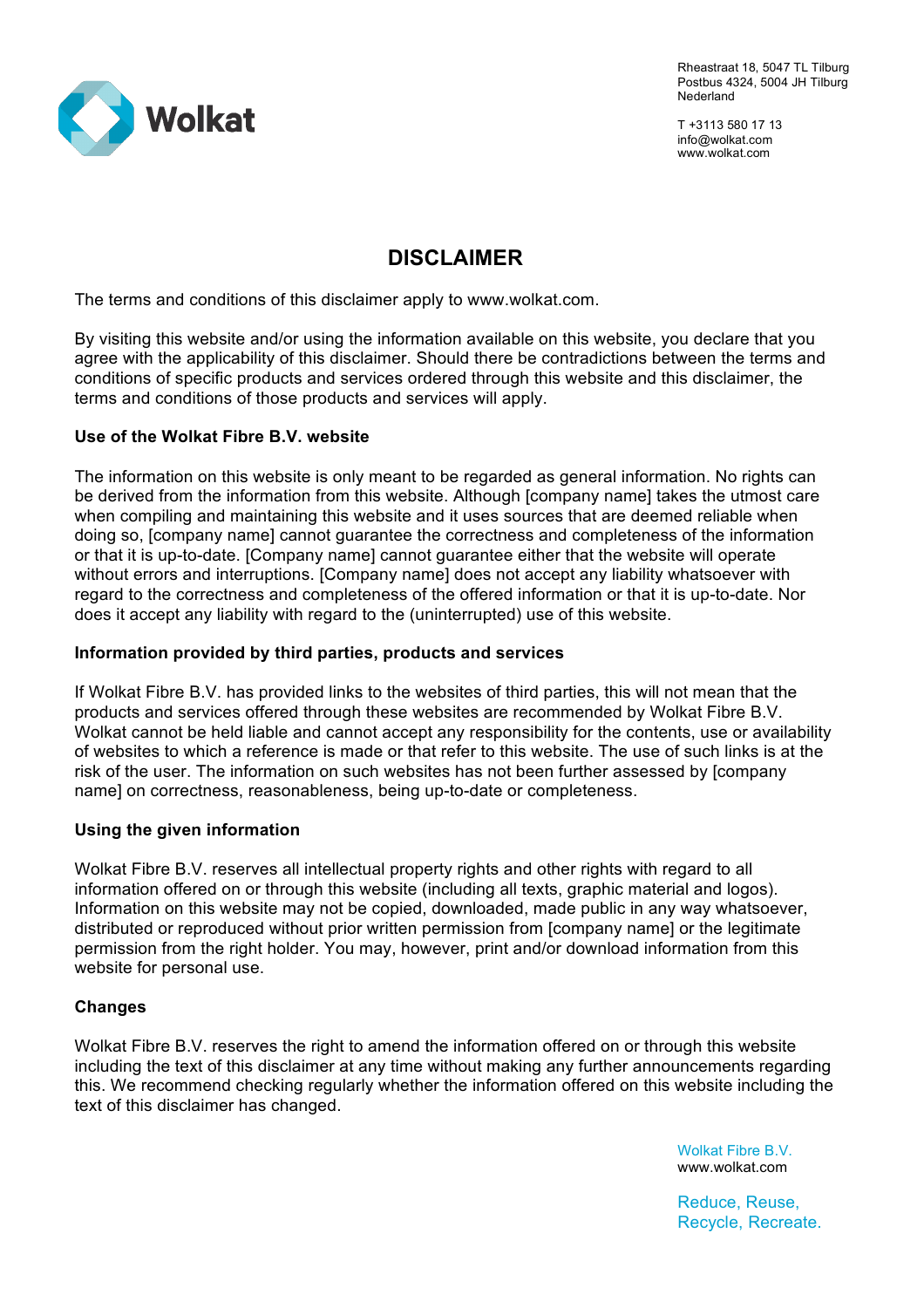

Rheastraat 18, 5047 TL Tilburg Postbus 4324, 5004 JH Tilburg Nederland

T +3113 580 17 13 info@wolkat.com www.wolkat.com

# **Applicable law**

This website and the disclaimer are governed by Dutch law. All disputes by virtue of or in relation to this disclaimer can only be submitted to a competent court in the Netherlands.

# **PRIVACY STATEMENT**

This is the privacy statement of Wolkat Fibre B.V. that is registered in the Trade Registry at the Chamber of Commerce under number **18048623** in relation to the www.wolkat.com website. This privacy statement relates to the data processing by Wolkat Fibre B.V. through the [company name]'s customer system and the operations through our www.wolkat.com website as well as with regard to using cookies.

Wolkat Fibre B.V. respects the privacy of all customers and users of our website. We will ensure that the personal information that you provide is dealt with confidentially. This privacy statement only applies to Wolkat Fibre B.V.'s services. Please be aware that Wolkat Fibre B.V. cannot be held liable for the privacy policy of other sites that can be accessed through a link on our website. We recommend that you always consult the privacy statement and disclaimer of other websites when accessing the websites of third parties through our website. You can see that you are no longer on our website when the URL has changed.

## **Processing personal data**

#### Use of our services

We will ask you to provide personal data when you register for Wolkat Fibre B.V.'s services. This data is saved in Wolkat Fibre B.V.'s customer system and is used to deliver our products to you.

Your personal data can also be used by Wolkat Fibre B.V. to inform you about our products. Your email address will only be used for this purpose if you have given us prior permission. You can always stop receiving our mailings by using the method specified in the relevant mailing.

In principle, your personal data will only be used by Wolkat Fibre B.V. We will not issue your personal data to third parties without your permission unless we must because of the law or a judicial judgement or decision or when this is required to execute an agreement between you and Wolkat Fibre B.V.

You can examine or delete your personal data at any time. Please contact us should you wish to do so. If at any time you should want to stop receiving information by email, you can unsubscribe by using the link at the bottom of the relevant email.

## **Retention period**

Wolkat Fibre B.V. will not keep your data for a longer period than to achieve the objectives for which it has been collected and processed.

> Wolkat Fibre B.V. www.wolkat.com

Reduce, Reuse, Recycle, Recreate.